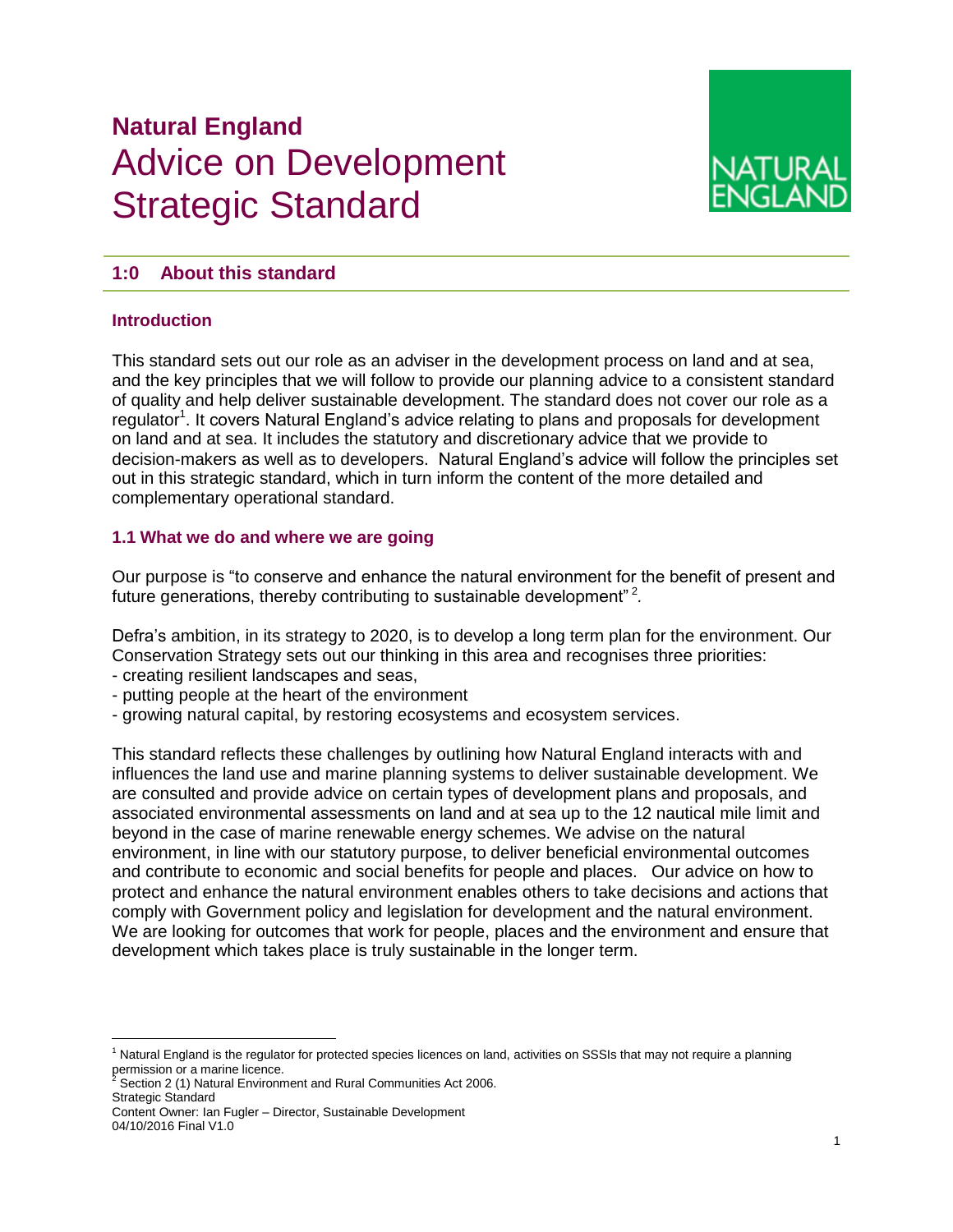#### **1.2 How we do it**

We focus our engagement at the strategic planning level. This means developing area- wide solutions to address environmental issues and providing advice on development plans, marine plans and other land use plans and strategies to deliver positive environmental outcomes. We take a risk based approach to consultations on development proposals and prioritise those, such as Nationally Significant Infrastructure Projects, which significantly affect internationally, and nationally protected landscapes, sites and species.

Our advice is informed by the risks and opportunities development poses for the natural environment. Our advice is framed within relevant EU and UK environmental legislation and policy and seeks to apply government planning policy related to the natural environment as set out in the National Planning Policy Framework, Marine Policy Statement and National Policy Statements for infrastructure as well as local policies. The scope and content of our advice will reflect the legislation or policies under which we are consulted.

Our advice is provided in the context of transforming service delivery, and reducing regulatory burden. A key objective for Natural England is to shift effort away from reactive casework to focusing on strategic engagement, such as development plans.

The "outcomes approach" is at the heart of what we do; working with others to identify and deliver joint outcomes. While our advice will always be based on government policy, the law and evidence, we will, wherever possible, work with developers and decision-makers to reach solutions which enable sustainable development to proceed.

#### **Our approach will be based on environmental outcomes and be risk based and proportionate:**

The principles of our outcomes approach are:

- Engaging early to listen to what people want and to help them achieve their aims in a way that benefits the environment.
- Building a common understanding of what we are trying to achieve on the ground. Be it in, an urban extension, a port development or a road proposal, we will focus on long term environmental outcomes that take into account the needs of decision makers, developers, and local communities.
- Being completely transparent and answering questions in a way people can understand.
- Providing timely, clear and objective advice based on an even-handed view of the best available evidence.

We see Local Plans and Marine Plans as an opportunity to embed the outcomes approach at an early stage, when strategic choices are being made. Our area teams may prioritise those local areas where there are significant environmental risks and/ or opportunities. We use these same principles to provide early advice to developers on development proposals under our Discretionary Advice Service.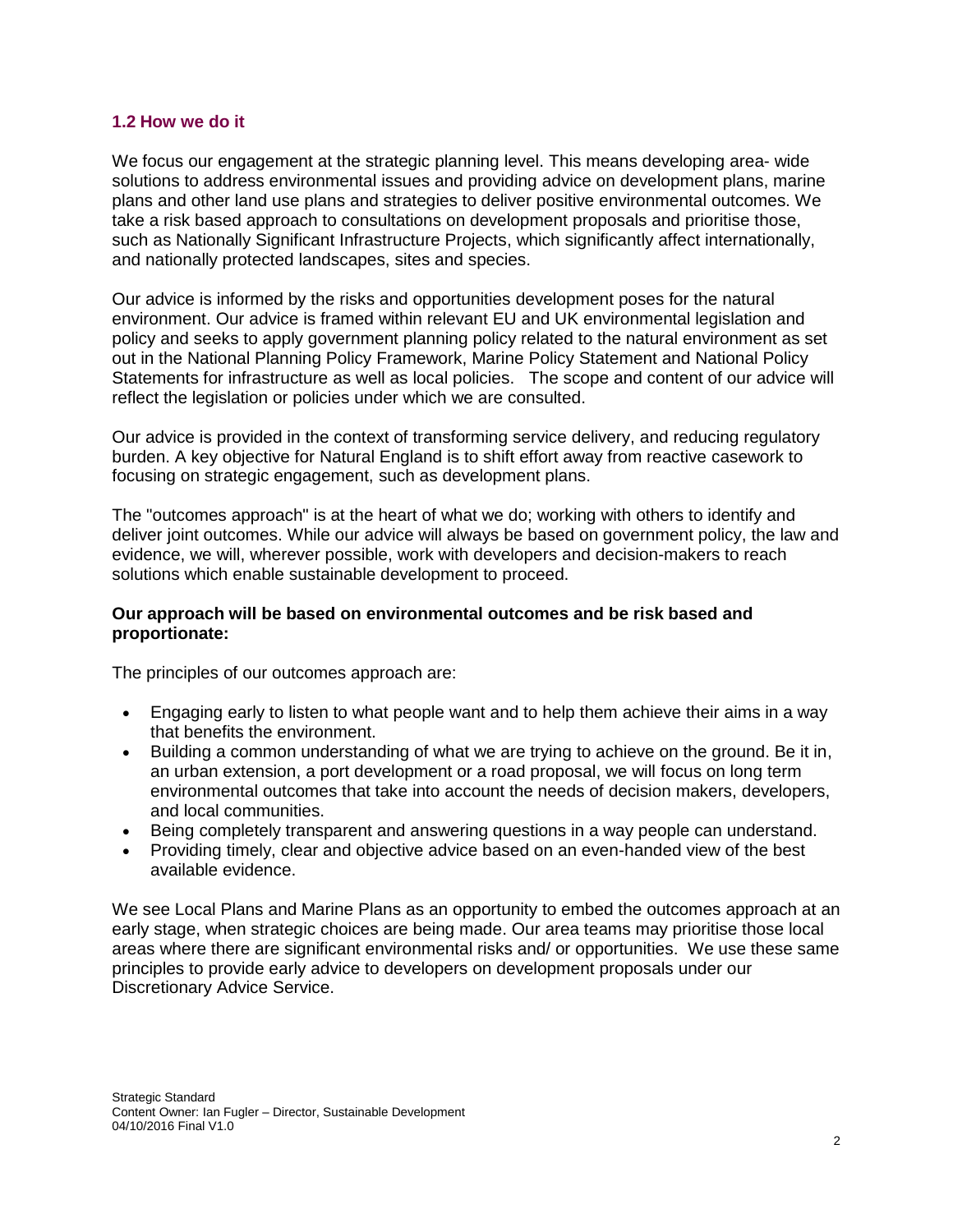# **2:0 The standard**

#### **Principles for our advice on development**

We will apply the following principles which complement the outcomes approach:

#### 1 **Protect designated sites, habitats, species, landscapes and geology**

England's most important and valued terrestrial and marine habitats, species, landscapes and geological sites and soils play a key role in securing a healthy and diverse natural environment both now and for the long term.

We will prioritise consultations significantly affecting international and national designations, explaining the importance of these sites and features, how development proposals may affect them, and how good siting and design might avoid or mitigate these impacts.

#### **2 Seek opportunities for positive environmental outcomes**

Positive land use and marine decisions and policies can make a significant contribution to delivering [Biodiversity 2020,](https://www.gov.uk/government/publications/biodiversity-2020-a-strategy-for-england-s-wildlife-and-ecosystem-services) the European Landscape Convention, Good Environmental Status under the Marine Strategy Framework Directive, and improving the management of Marine Protected Areas in line with the government's commitment to put in place an ecologically coherent network of well managed Marine Protected Areas.

England's natural capital – of landscapes, habitats, species, and ecosystem services - provides a range of outcomes and benefits for people and places. For example, safeguarding best and most versatile agricultural land can secure this finite resource as an asset for future generations and the provision of green infrastructure can deliver enhanced biodiversity and greater flood resilience. We aim to help decision makers to better understand and value the benefits derived from the natural environment and may advise on opportunities to secure positive environmental benefits from development. Priorities include delivering high quality green infrastructure, establishing more coherent and resilient ecological networks and providing and enhancing habitats for protected species.

We will make a strategic choice when considering whether or not to give specific advice on enhancement and on other environmental benefits. This will take into account local and national priorities and the scale of the opportunity to achieve significant and lasting improvements.

#### **3 Engage early to find solutions**

The earlier the natural environment is considered in development plans and proposals, the greater the opportunity to find favourable outcomes.

For development proposals, early engagement can make a real difference. It can ensure any surveys or assessments needed are done at an appropriate time, increases the chances of finding a solution that is legally compliant, delivers positive environmental outcomes and avoids undue delay. Where there are likely to be significant environmental impacts or opportunities we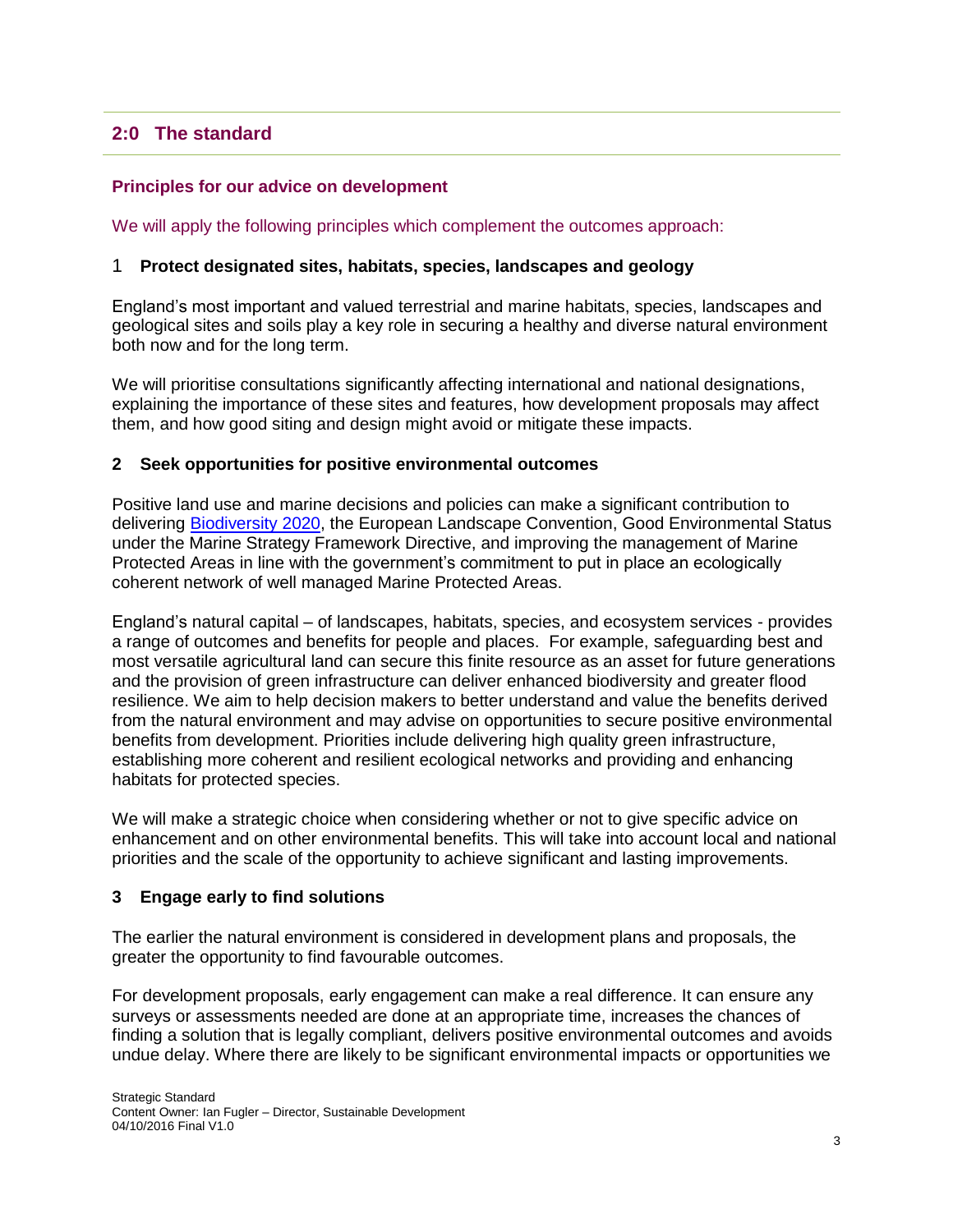encourage developers of projects on land and sea and decision makers to seek our early advice.

Where there is no statutory obligation to consult or for Natural England to respond, our advice is discretionary. Our ability to provide additional early advice to developers is supported by the [Discretionary Advice Service](https://www.gov.uk/guidance/developers-get-environmental-advice-on-your-planning-proposals) a chargeable service to provide discretionary pre-application and post-consent advice on planning and licensing proposals to developers and consultants, which can significantly reduce their risks and costs.

## **4 Apply the 'avoid, mitigate, compensate' hierarchy**

Our advice will help decision-makers and developers to apply the 'avoid, mitigate, compensate' hierarchy in addressing environmental impacts. The hierarchy is a key principle of government policy on planning and development and of environmental assessment. Where significant adverse impacts are unavoidable we will advise on proposals for appropriate mitigation for such impacts and, as a last resort, on compensatory measures. Working through the hierarchy helps deliver the 'outcomes approach' by looking for options that meet multiple needs, deliver optimal outcomes and which make commercial sense for developers. We will support, wherever possible, attempts to assess alternative solutions and site suitability at a strategic level.

#### **5 Reach proportionate and evidence-based decisions**

We will be risk based and proportionate in the evidence that we request from others when giving advice. This will take account of the level of precaution that is required by different decision making processes. For large projects we may agree evidence plans setting out the evidence requirements that will be used to enable us to formulate our advice and support the decision maker in reaching an informed conclusion.

We will actively work with others to enhance the range and quality of evidence that underpins our advice and understanding of potential impacts on the natural environment. We will apply our Evidence Standards to ensure that our advice is impartial, objective and based on the information and evidence available to us. We will communicate as clearly as we can the level of certainty that we attach to the evidence and explain how this has influenced the view that we have reached.

#### **6 Respond to customer needs**

The ways of working in this standard all support Natural England's [Customer Promise](https://www.gov.uk/government/organisations/natural-england/about/about-our-services) to deliver excellent customer service.

Decision-makers and developers expect and value clear and timely advice. We will ensure that our advice is communicated in clear language, is easy to understand, and explains our reasoning. We will always aim to meet statutory consultation deadlines. We may request extensions to deadlines where we need more time to allow us to provide better quality advice that benefits the customer. If our advice needs to change to reflect project design changes or new evidence, then we will explain this clearly.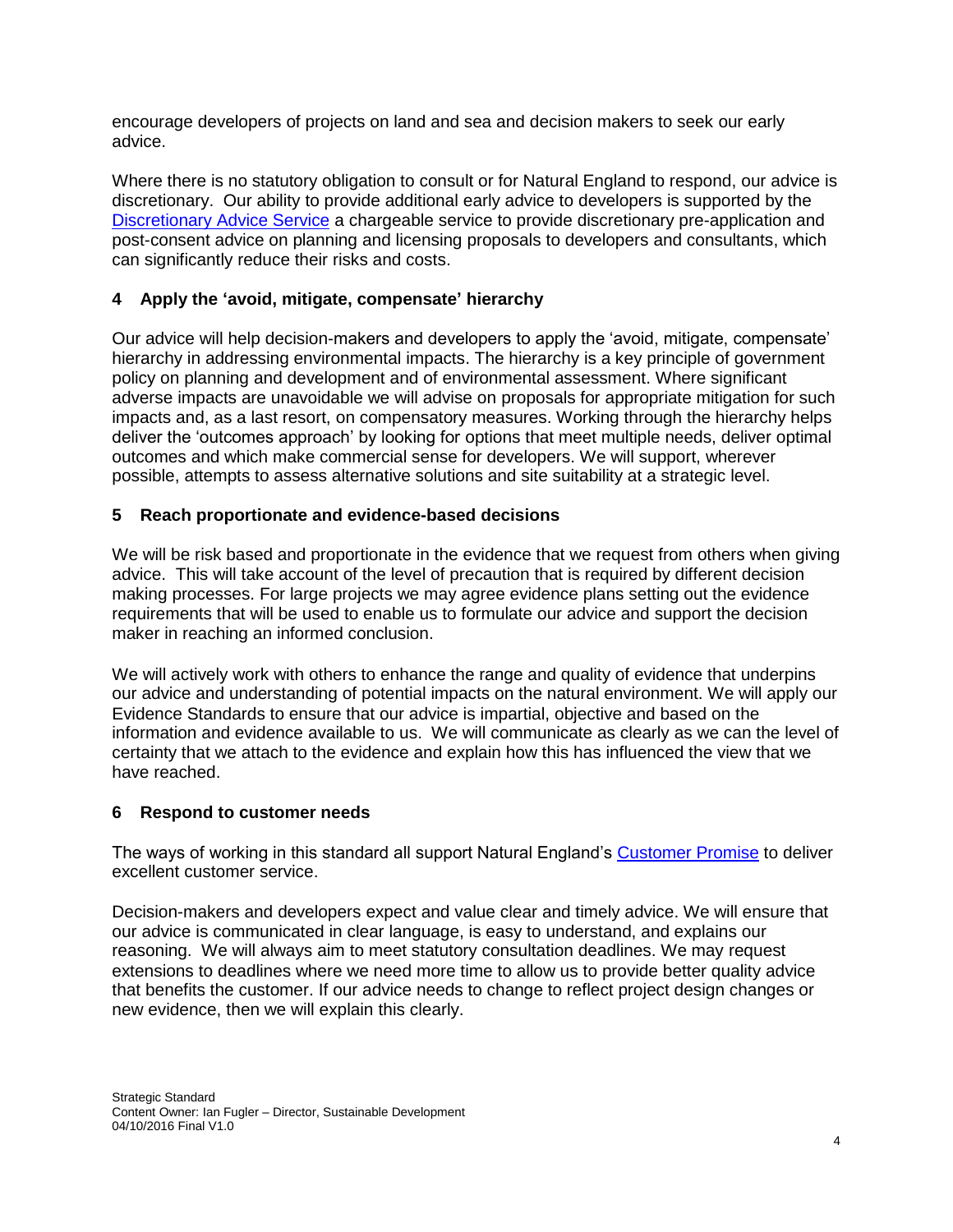We will continue to seek and act upon feedback from our customers, particularly on finding ways of improving the effectiveness of our involvement in the development and environmental assessment process.

## **3:0 Putting the principles into practice**

In applying these principles, our Area Teams use evidence, expertise and experience to make our advice locally relevant and help deliver positive environmental outcomes. We work closely and constructively with local and Defra family partners on high risk cases.

Our advice on plans and proposals is delivered through a range of mechanisms including downloadable information tools such as the *Impact Risk Zones*, standing advice<sup>3</sup> published on GOV.UK, standard letters and tailored responses and engagement to higher risk consultations.

Further details are available in the complementary Operational Standard- **Responding to Consultations on Development.**

#### **Further Information**

For additional information on the minimum requirements set across our work see Natural [England standards](http://publications.naturalengland.org.uk/category/3769710)

<sup>&</sup>lt;sup>3</sup> In some cases we may issue formal advice in the form of Standing Advice for <u>protected species</u> and <u>ancient woodland</u> which removes the need for planning authorities to consult Natural England on these issues in most cases and aims to enable planning authorities to make risk based decisions on proposals.